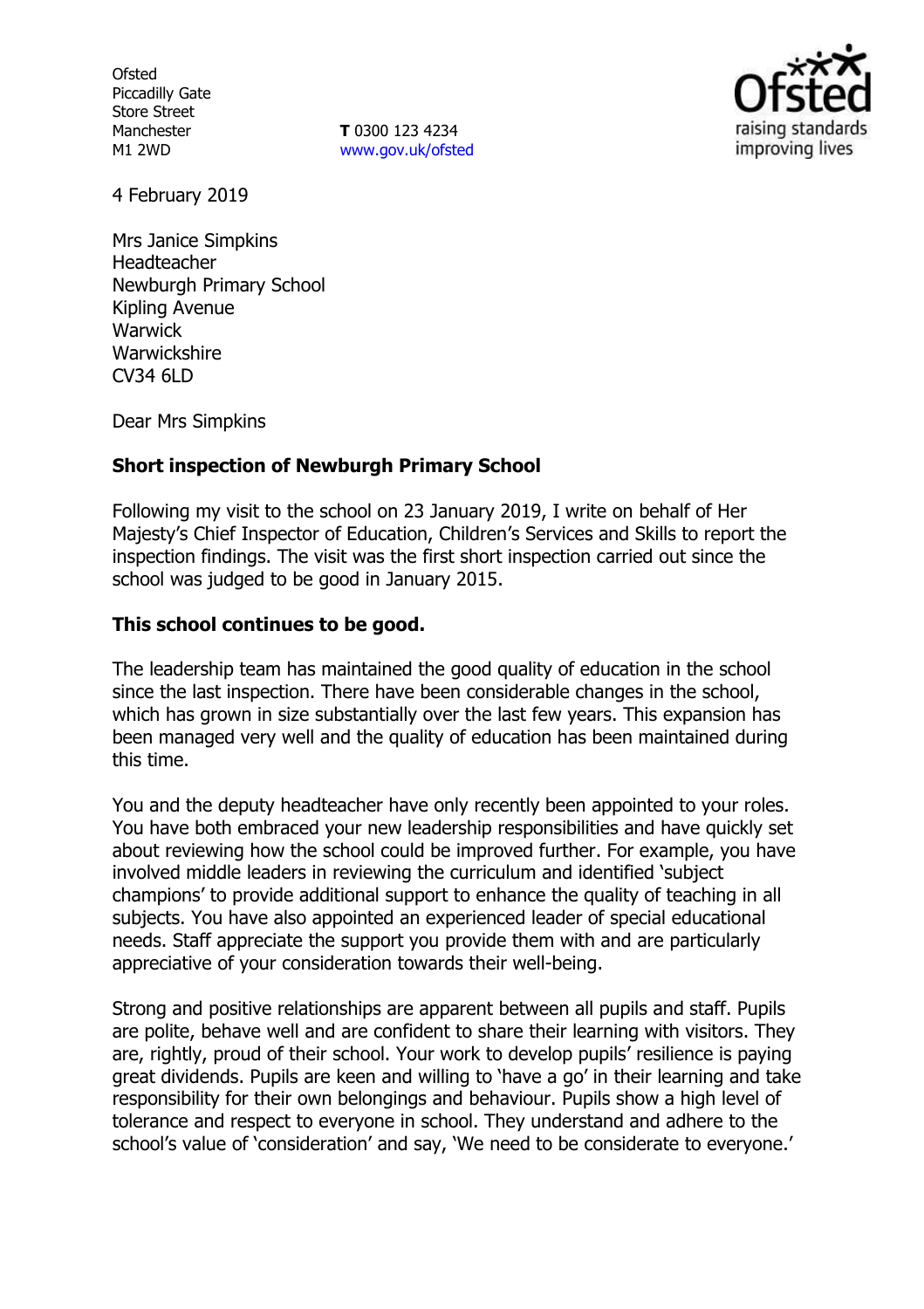

Parents and carers are highly supportive of the school. During the inspection, an exceptionally high number of comments were received that expressed overwhelmingly positive views of the school. "Newburgh School very much lives up to its motto, "A caring school where every child matters",' is just one of many comments that summarises parents' views of the school.

At the time of the last inspection, the school's leaders were asked to improve the quality of pupils" handwriting and increase their opportunities to write at length. You have introduced a new approach to the teaching of handwriting. This has been very successful and by the end of Year 6, pupils" handwriting is fluent, joined and presented very well. Pupils also have opportunities to write more sustained pieces of work, in a range of subjects. Teachers provide pupils with opportunities to develop their vocabulary through discussion and role play, which in turn help them to develop their ideas before writing. Work in pupils" books shows that the majority of pupils, especially the most able, make good progress in writing. However, pupils with special educational needs and/or disabilities (SEND) do not make strong progress. Teachers do not have a clear understanding of what the additional needs of these pupils are. This means that teachers do not provide pupils with SEND with work that supports their learning. This limits their progress. Leaders have not checked the progress of pupils with SEND well enough, so this underachievement has not yet been tackled.

Leaders were also asked at the last inspection to ensure that the most able pupils are fully challenged. In some subjects, such as reading and writing, the most able make strong progress. Reading books are of a high quality, challenging and develop pupils' reading skills well. Work currently in pupils' books shows that the most able write to a high standard. You introduced a new approach to the teaching of mathematics with the aim of providing further challenge for the most able. Teachers ensure that pupils" basic mathematical skills are secured before moving them on to the next concept. This effectively develops the learning of the majority of pupils and enables them to apply these skills in a range of ways, including in problem-solving and reasoning activities. However, some teachers do not spot when the most able pupils have grasped and secured the skills quickly. As a result, teachers do not move the learning of the most able forward well enough. While the most able pupils make progress in mathematics, it is not as strong as it should be.

# **Safeguarding is effective.**

You and other leaders ensure that all safeguarding arrangements are fit for purpose. You carry out all relevant checks on staff and volunteers before they work in school. Staff receive regular safeguarding training and you check that staff both understand and apply the school"s safeguarding policies and procedures. You provide staff with weekly updates, so that they are aware of any safeguarding concerns relating to pupils. You also ensure that mid-day supervisors receive briefings each month to refresh their safeguarding knowledge and understanding, so that safeguarding is at the forefront of what they do. This work continually reinforces the importance of safeguarding to all staff, who are highly vigilant to any possible concerns about pupils.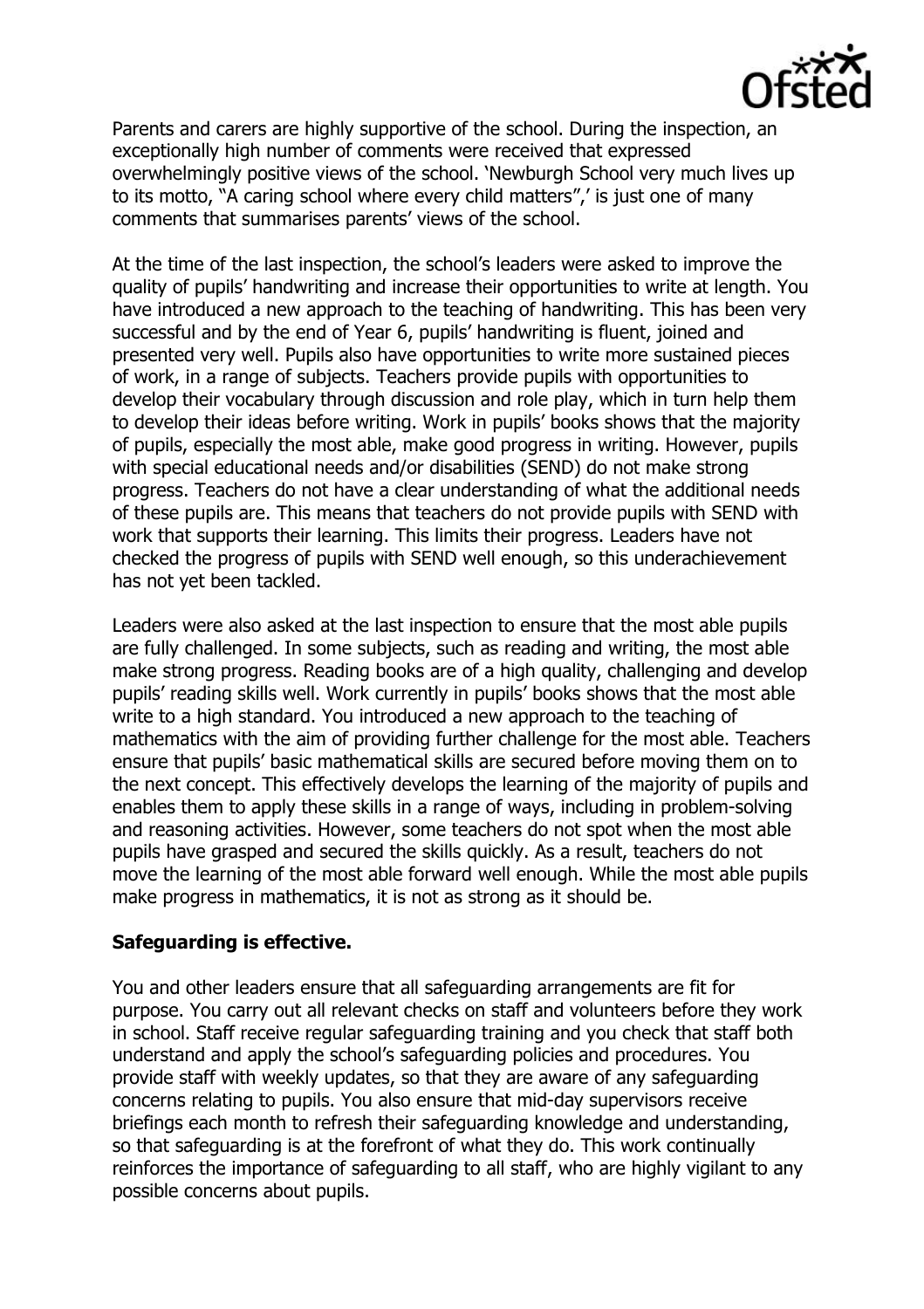

Staff report their concerns to you and other leaders and you take swift action to seek all relevant help, guidance and support to keep pupils as safe as possible.

You have developed a highly effective curriculum for personal, social, health and economic (PSHE) education. This is taught very well and helps pupils to understand how to keep themselves safe in a range of situations. Pupils show a strong understanding of what to do if they feel threatened and are confident that they can say, 'Stop it please,' and what to do if they continue to feel at risk. Pupils are also taught to recognise 'early warning signs'. This encourages them to talk to a trusted adult if they are worried. All pupils can confidently name five adults whom they would turn to. This work is exceptionally effective at giving pupils confidence to seek help quickly when they feel vulnerable. Pupils say that they feel very safe in school.

E-safety is taught throughout the curriculum and teachers remind pupils of safe internet use whenever the computers are in use. Pupils have regular lessons on esafety in every year group, which deepens and develops their understanding of how to use computers safely, including social media, over time. You have also taken time to educate parents about the importance of being highly vigilant when their children are using computers at home.

# **Inspection findings**

- Governors have a detailed understanding of the school's strengths and provide you with a high level of challenge when they feel that improvements need to be made. They are fully involved with the life of the school, visiting regularly to check that the information you provide accurately reflects the school"s performance. Highly experienced and skilled governors hold you and other leaders to account very well and make a strong contribution to the leadership of the school.
- You and other leaders have focused on designing a curriculum to enthuse and engage pupils. A range of topics has been developed, matched closely to pupils" interests. Teachers plan the topics carefully to ensure that the full range of national curriculum subjects are taught in a creative way. The topics also encompass the teaching of English, with reading books and writing opportunities threaded throughout the learning.
- You and the teachers ensure that the topics cover the full range of knowledge pupils are required to learn from the national curriculum. However, teachers do not have a clear enough overview of the skills pupils have developed in previous year groups. Consequently, teachers do not plan to develop pupils" skills in subjects other than reading, writing and mathematics well enough.
- To further develop the quality of teaching in all subjects, you have reviewed how the middle leaders of different subjects monitor and further develop the quality of teaching. To enhance this leadership, you have also identified "subject champions" to model high-quality teaching in the subject. However, this leadership structure has only recently been introduced and the leaders require further support and training to help them to develop in their roles.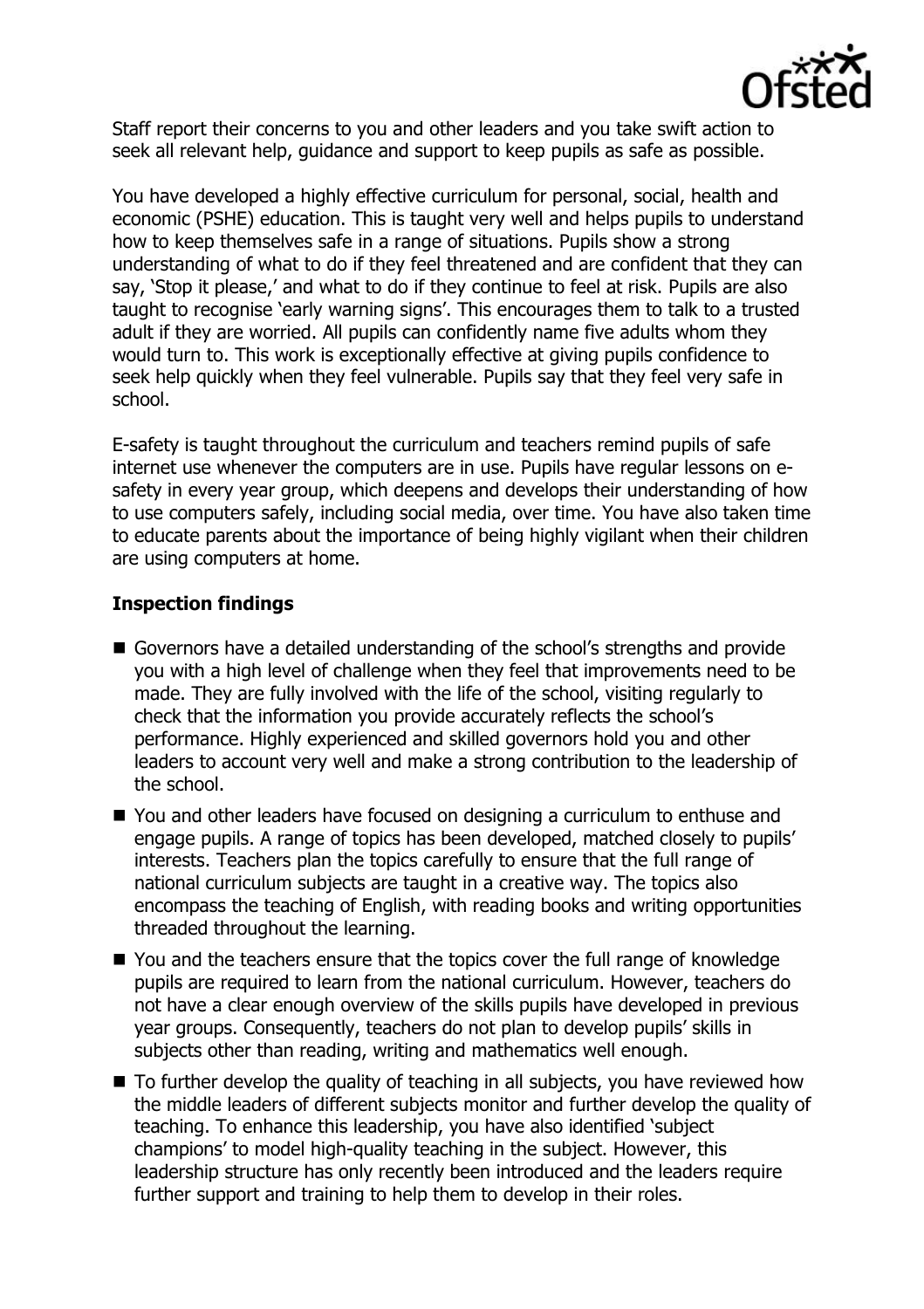

■ The school provides pupils with a wealth of opportunities to broaden their learning experiences through extra-curricular and enrichment activities. This is a real strength of the school. Pupils take part in a wide range of sporting activities and musical opportunities, include the choir and orchestra. Pupils gave many examples of the wide range of clubs, trips and visits in which they participate. Their joy and excitement about their work with the Royal Shakespeare Company shine through. Pupils talk enthusiastically about their study of Shakespeare and how they are currently practising their performance of "Romeo and Juliet". Your work with the Royal Shakespeare Company as a lead associate school enables pupils to engage in high-quality dramatic performances that develop their confidence and love of literature.

# **Next steps for the school**

Leaders and those responsible for governance should ensure that:

- all teachers and staff who work with pupils with SEND understand their additional needs and plan carefully to effectively meet these needs both inside and outside the classroom
- $\blacksquare$  the progress of pupils with SEND is checked carefully
- middle leaders and subject champions receive further support and training to develop their leadership skills to ensure that pupils" skills are developed progressively over time in all subjects
- teachers provide greater challenge for the most able in mathematics.

I am copying this letter to the chair of the governing body, the regional schools commissioner and the director of children"s services for Warwickshire. This letter will be published on the Ofsted website.

Yours sincerely

Ann Pritchard **Her Majesty's Inspector**

# **Information about the inspection**

I met with you, the deputy headteacher, two phase leaders and a group of governors. I talked to pupils about their learning, visited lessons across key stages 1 and 2 with you and the deputy headteacher, and looked at examples of pupils" work. I observed pupils" behaviour before school and during breaktime. I spoke to parents and pupils informally throughout the day. I also met formally with a group of pupils. I reviewed a range of documentation, including leaders" evaluation of the school"s performance, the school development plan, documents relating to keeping pupils safe, and the most recent information about pupils' achievement. I considered the 131 responses from parents to Ofsted"s online questionnaire and the